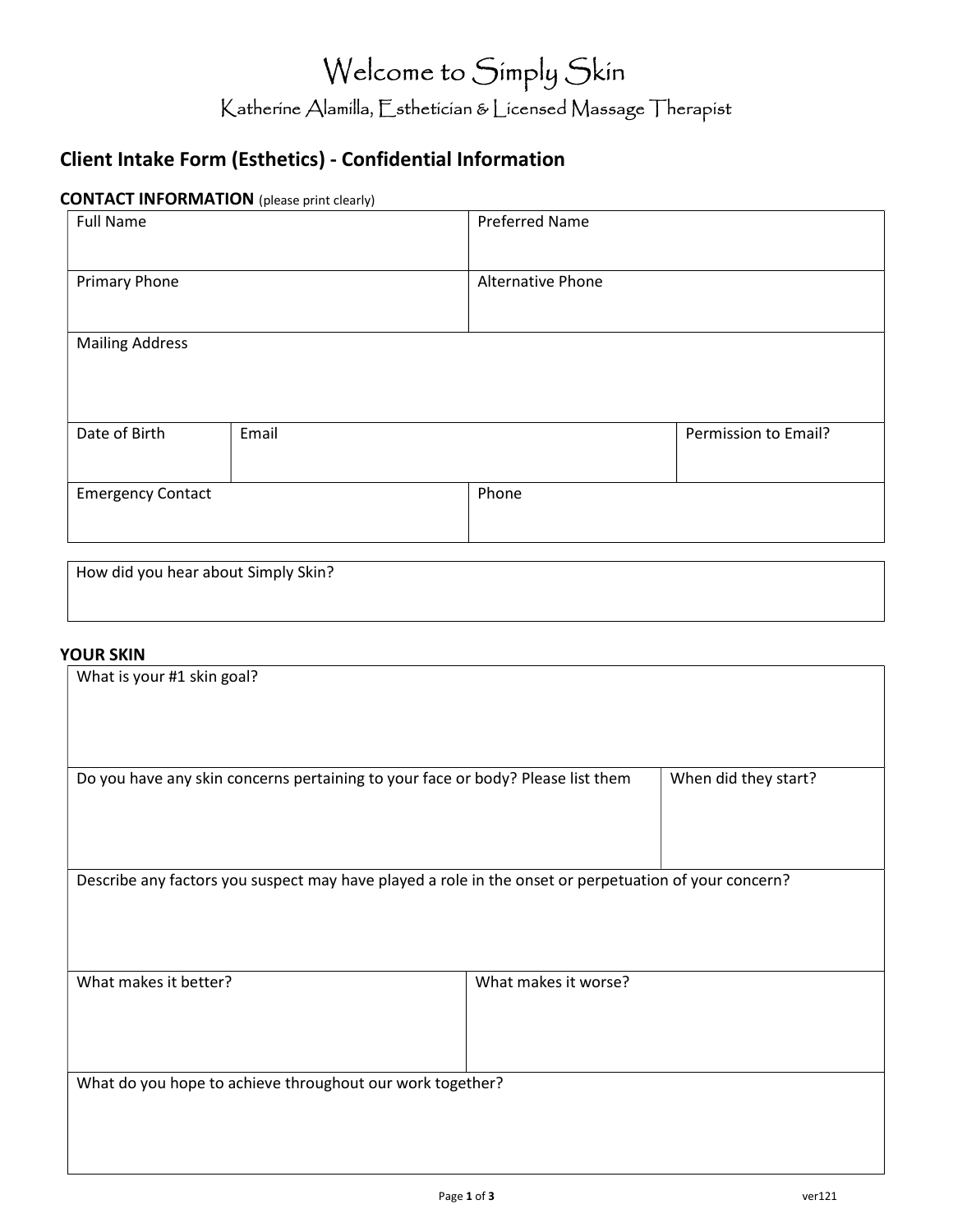### WELLNESS & MEDICAL HISTO

 $\Box$  None

| Please list surgeries and injuries you have had and their respective dates:<br>Please list allergies and/or food sensitivities (including topical and seasonal):<br>Please list medications, vitamins, and supplements you are currently taking: |
|--------------------------------------------------------------------------------------------------------------------------------------------------------------------------------------------------------------------------------------------------|
|                                                                                                                                                                                                                                                  |
|                                                                                                                                                                                                                                                  |
|                                                                                                                                                                                                                                                  |
|                                                                                                                                                                                                                                                  |
|                                                                                                                                                                                                                                                  |
|                                                                                                                                                                                                                                                  |
|                                                                                                                                                                                                                                                  |
|                                                                                                                                                                                                                                                  |
|                                                                                                                                                                                                                                                  |
|                                                                                                                                                                                                                                                  |
|                                                                                                                                                                                                                                                  |
|                                                                                                                                                                                                                                                  |
|                                                                                                                                                                                                                                                  |
|                                                                                                                                                                                                                                                  |
|                                                                                                                                                                                                                                                  |
| How much water do you drink?<br>How many caffeinated beverages (coffee, tea, soft drinks) do you drink?                                                                                                                                          |
| $\Box$ 1-3 glasses/day                                                                                                                                                                                                                           |
| $\Box$ 1-3 servings/day                                                                                                                                                                                                                          |
| $\Box$ 4-6 glasses/day<br>$\Box$ 4-6 servings/day                                                                                                                                                                                                |
| $\Box$ 7-9 glasses/day<br>$\Box$ 7-9 servings/day                                                                                                                                                                                                |
| $\Box$ 10+ glasses/day<br>$\Box$ 10+ servings/day                                                                                                                                                                                                |
| What is your current stress level?<br>What stress-reduction and exercise activities do you engage in?                                                                                                                                            |
| $\Box$ Low: 1-3                                                                                                                                                                                                                                  |
|                                                                                                                                                                                                                                                  |
| □ Moderate: 4-6                                                                                                                                                                                                                                  |
|                                                                                                                                                                                                                                                  |
| $\Box$ High: 7-9                                                                                                                                                                                                                                 |
| $\Box$ Profound: 10                                                                                                                                                                                                                              |
| Do you follow a special diet? Please specify:                                                                                                                                                                                                    |
|                                                                                                                                                                                                                                                  |
|                                                                                                                                                                                                                                                  |
| How many hours do you sleep per day?<br>Do you smoke? How much?                                                                                                                                                                                  |
|                                                                                                                                                                                                                                                  |
|                                                                                                                                                                                                                                                  |
| Please select all of the following that apply to you:                                                                                                                                                                                            |
| Sinus Issues<br>$\Box$ Thyroid Condition (Hypo or Hyper)<br>Immune System Condition                                                                                                                                                              |
| High/Low Blood Pressure<br>$\Box$ Headaches/Migraines<br>Lupus                                                                                                                                                                                   |
| <b>Chronic Fatigue</b><br><b>Heart Condition</b><br>$\Box$ Recent Antibiotics                                                                                                                                                                    |
| <b>Blood Clots</b><br>Hashimotos<br>$\Box$ Recent Dental X-rays                                                                                                                                                                                  |
| Bone or Joint Disease<br>$\Box$ Eczema<br>ப                                                                                                                                                                                                      |
| $\Box$ Acne/Boils<br>Fibromyalgia<br><b>Digestive Condition</b><br>ப                                                                                                                                                                             |
| $\Box$ Bruise Easily<br>Lymphedema<br>$\Box$ IBS<br>ப                                                                                                                                                                                            |
| $\Box$ Rashes<br><b>Diabetes</b><br>Crohn's                                                                                                                                                                                                      |
|                                                                                                                                                                                                                                                  |
| $\Box$ Tendency for Redness<br>Epilepsy<br>Colitis<br>$\sqcup$                                                                                                                                                                                   |
| Cancer/Tumors<br>$\Box$ Other<br>Other                                                                                                                                                                                                           |
| Please list any illnesses of your relatives, such as parents, siblings, grandparents:                                                                                                                                                            |
|                                                                                                                                                                                                                                                  |
|                                                                                                                                                                                                                                                  |
|                                                                                                                                                                                                                                                  |
| Please select all that apply:                                                                                                                                                                                                                    |
| $\Box$ Are you pregnant?                                                                                                                                                                                                                         |
| $\Box$ Trying to become pregnant?                                                                                                                                                                                                                |
| $\Box$ Are you breastfeeding?                                                                                                                                                                                                                    |
|                                                                                                                                                                                                                                                  |
| $\Box$ Have you recently had a change in birth control?<br>$\Box$ Other hormone-related experience?                                                                                                                                              |